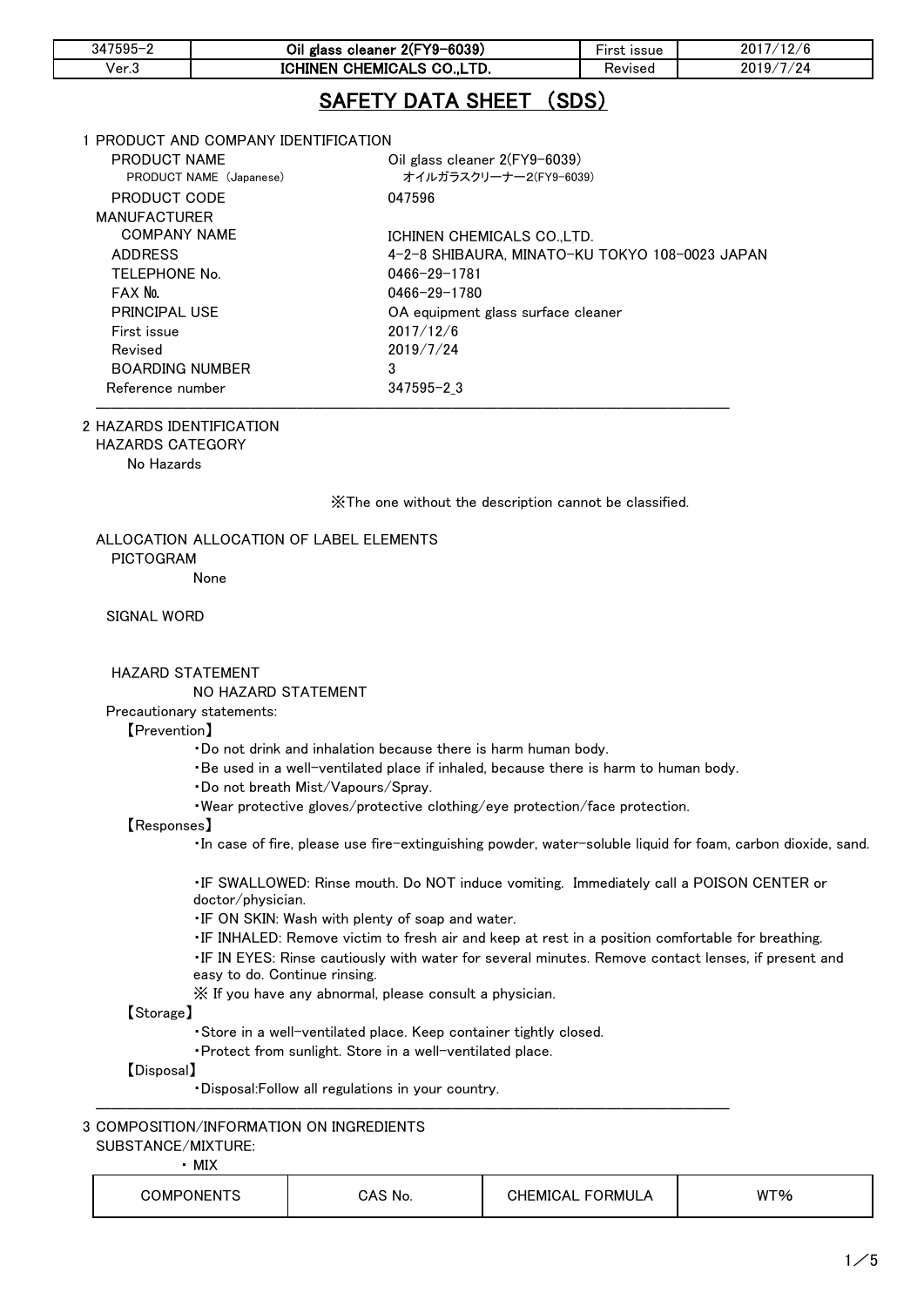| $347595 - 2$              | Oil glass cleaner 2(FY9-6039) |                  |  | First issue              | 2017/12/6 |  |
|---------------------------|-------------------------------|------------------|--|--------------------------|-----------|--|
| Ver.3                     | ICHINEN CHEMICALS CO., LTD.   |                  |  | Revised                  | 2019/7/24 |  |
|                           | dimethylpolysiloxane          | $63148 - 62 - 9$ |  | CH3((CH3)2SiO)n-Si(CH3)3 | $35 - 45$ |  |
| Dodecamethylpentasiloxane |                               | 141-63-9         |  |                          | $55 - 65$ |  |
| No DATA<br>$-$ : SECRET   |                               |                  |  |                          |           |  |

## 4 FIRST AID MEASURES

#### INHALATION:

・Move victim away from exposure and into fresh air, and keep the body relax and rest calmly.

―――――――――――――――――――――――――――――――――――――――――

・If drowsiness and the symptom of dizziness develop, move victim away from exposure and into fresh air, and and keep the body relax and rest calmly.

- ・If victim is vomiting, place on the left side with the head down.
- ・If respiratory symptoms develop, seek medical attention.
- ・If symptoms persist, seek medical attention.
- ・If breathing difficulties develop, oxygen should be administered by qualified personnel.
- ・Seek immediate medical attention.

#### SKIN:

・In case of contact with skin, flush affected area with large amounts of water and soap.

・If irritation or redness develops, seek medical attention.

・If any abnormality is felt, seek medical attention.

#### EYE:

・Immediately rinse the eye with adequate amount of clean running water least 15 minutes.

- ・Confirm whether the contact lens is used; remove it if used (if possible), and immediately rinse the eye with adequate amount of clean running water.
- ・If irritation persist, seek medical attention.

### INGESTION:

- ・Rinse the mouth with water.
- ・Seek immediate medical attention.
- ・Do not vomit forcibly.
- ・Seek medical attention when there is a possibility that the child swallowed.
- ・If there is no conscious victims, do not give anything by mouth.
- ・Do artificial respiration and the oxygen inhalation if necessary.
- ・The product label or SDS should be shown to the doctor.

The most important symptom

- ・Especially, none
- Protection to first aiders
	- ・Especially, none
- Note to physician
- ――――――――――――――――――――――――――――――――――――――――― ・Especially, none

### 5 FIRE FIGHTING MEASURES

#### Extinguishing Media

・A powder, carbon dioxide, and dry sand, etc. are used for an initial fire.

・Air is intercepted to a large-scale fire by using the fire foam.

Extinguishing media that do not use

・Especially, none

## Danger at a fire.

・Especially, none

Particular fire fighting

- ・The extinction work is done from the windward as much as possible.
- ・Keep personnel removed from and upwind of fire.
- ・Move the article to the safe place at once.
- ・Make the fire occurrence place off-limits.
- ・Water is jetted, and the equipment of surroundings is cooled.

・The material that influences the environment is prevented from flowing out by the water for extinction.

―――――――――――――――――――――――――――――――――――――――――

Protection for firefighters

・Wear proper equipment and avoid contact with skin and inhalation of vapor. (gloves, glasses, and mask).

・Extinguish fire from the windward and avoid the inhalation of a poisonous gas. The breath protection tool is worn according to the situation.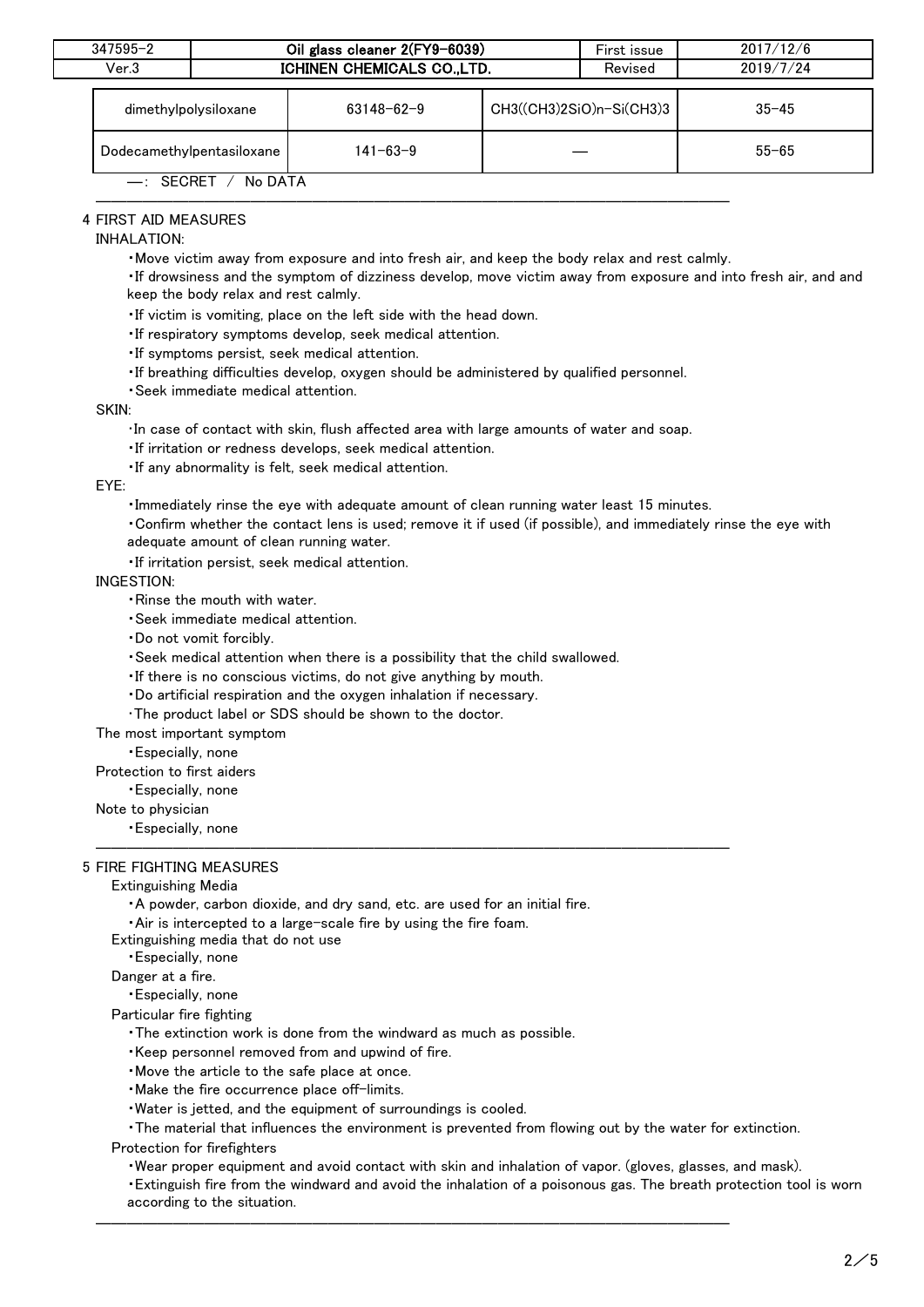| $347595 -$ | Oil glass cleaner 2(FY9-6039) | <b>issue</b><br>∙ırst | 7/12/6<br>2017 |
|------------|-------------------------------|-----------------------|----------------|
| Ver.3      | ICHINEN CHEMICALS CO., LTD.   | Revised               | 7/24<br>2019/  |

6 Accidental release measures

Cautions for personnel

・In the room, keep ventilating until the end of work.

・Wear the rubber glove, protective spectacles, and the protection clothes, etc. when you process it when leaking. ・Keep away personnel except for authorized ones from spillage area by stretching ropes.

・Wear proper equipment and avoid contact with skin and inhalation of vapor.

・It is noted for slippery place spilled.

Notes of environment

・The product that flows out is exhausted to the river etc. , and it is noted not to cause the environmental impact.

Collection and neutralizing

・In the case of a small amount, to remove adsorbed adsorbent (sawdust, soil, sand, cloth, etc.)Then, wipe well waste cloth, a rag like the rest, to recover the empty container that can be sealed.

・In the case of a large amount, it is possible to prevent the outflow is surrounded by embankments, and steps have been led to a safe place.

・If it is not harmful, evaporation pay careful attention fire, ventilation, etc., to diffuse. Alternatively, it is also possible to facilitate the evaporation with water spray.

・Be absorbed in sawdust or sand is a small amount of residue after recovery.

・Deposits, such as waste, to be treated on the basis of local regulations.

Prevention method of secondary disaster

・For the purpose of expanding prevention and prevention of accidents, report to the relevant authorities as soon as possible Accidental release.

7 Prevention method of secondary disaster

HANDLING:

Engineering measures

・Be sure to get the instruction manual before use.

・Read directions of the product. And, do not use it except the usage.

・Do not handle until you read and understand all safety precautions.

STORAGE:

Appropriate storage conditions

・Read the keeping condition of writing in the product, and keep it appropriately.

―――――――――――――――――――――――――――――――――――――――――

Safe container wrapping material

・Especially, none

## 8 EXPOSURE CONTROLS / PERSONAL PROTECTION

MEASURES FOR EQUIPMENTS

・Install the local exhaust ventilation when steam or smoke and the mist are generated.

―――――――――――――――――――――――――――――――――――――――――

| <b>COMPONENTS</b>         | ACGIH |
|---------------------------|-------|
| dimethylpolysiloxane      |       |
| Dodecamethylpentasiloxane |       |

Those not listed, no data or no knowledge

Protectiv equipment

Respiration protective equipment

・Put on the protective mask if necessary.

Hands, skin and body protective equipment

・Put on the protective glove if necessary.

Eyes protective equipment

・If necessary, use goggle.

| 9 PHYSICAL AND CHEMICAL PROPERTIES |                   |
|------------------------------------|-------------------|
| APPEARANCE                         | : Clear Liguid    |
| ODOUR                              | : None            |
| pН                                 | : None            |
| BOILING POINT / BOILING RENGE      | : 230 $\degree$ C |
| <b>FLASH POINT</b>                 | $\cdot$ 91°C.     |
| EXPLOSION LIMITS                   | : NO DATA         |
|                                    |                   |

―――――――――――――――――――――――――――――――――――――――――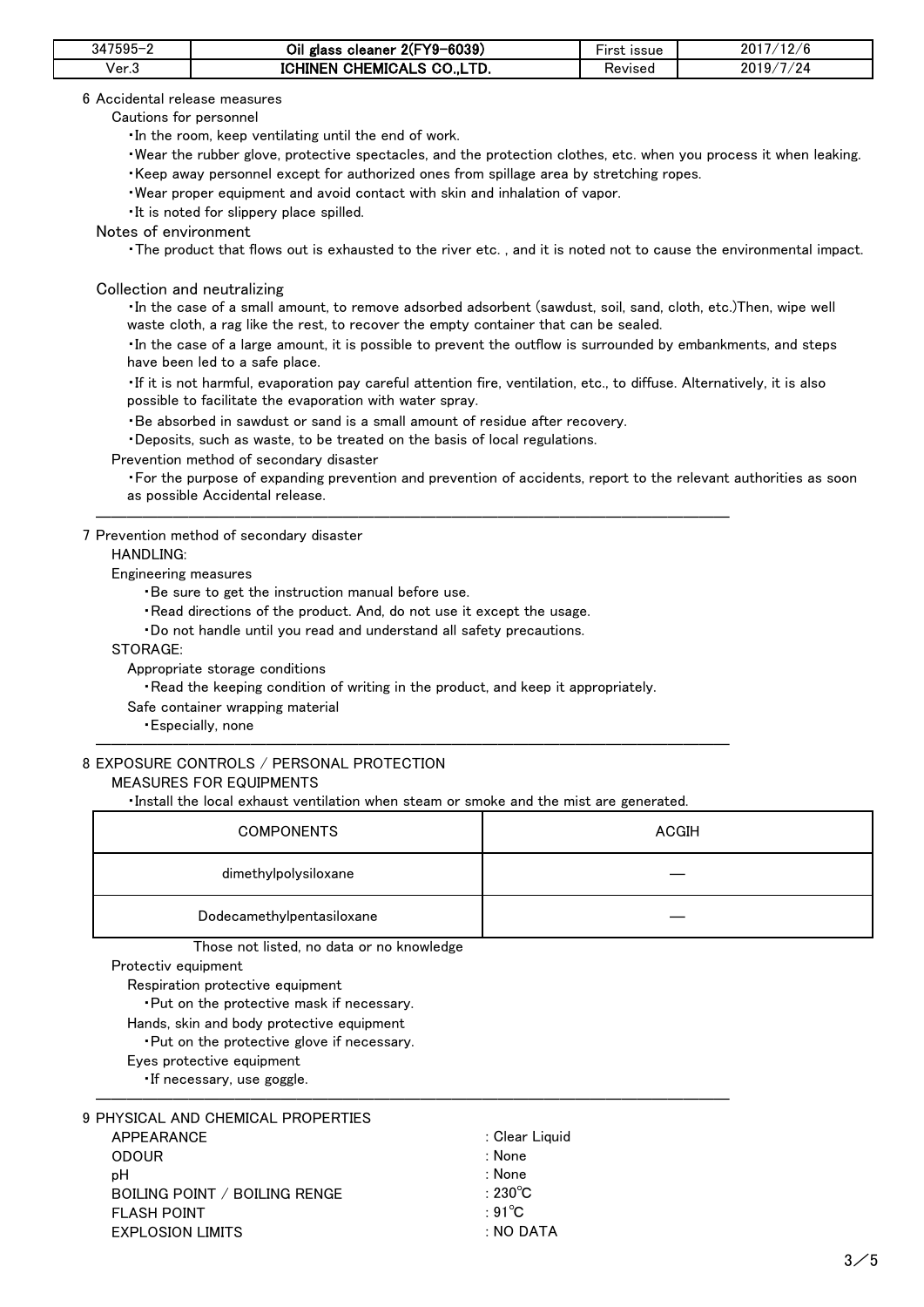| $347595 - 2$                | Oil glass cleaner 2(FY9-6039)          |                                                                                                       | First issue | 2017/12/6 |  |
|-----------------------------|----------------------------------------|-------------------------------------------------------------------------------------------------------|-------------|-----------|--|
| Ver.3                       | ICHINEN CHEMICALS CO., LTD.<br>Revised |                                                                                                       |             | 2019/7/24 |  |
| SPECIFIC GRAVITY            |                                        | : 0.9                                                                                                 |             |           |  |
|                             | SOLUBILLITY IN WATER                   | : Insolble                                                                                            |             |           |  |
| 10 Stability and reactivity |                                        |                                                                                                       |             |           |  |
| Reactivity                  |                                        |                                                                                                       |             |           |  |
| <b>STABILITY</b>            |                                        |                                                                                                       |             |           |  |
|                             | •It stabilizes usually.                |                                                                                                       |             |           |  |
|                             | <b>HAZARDOUS REACTIONS</b>             |                                                                                                       |             |           |  |
| •Especially, none           |                                        |                                                                                                       |             |           |  |
|                             | CONDITIONS TO BE AVOIDED               |                                                                                                       |             |           |  |
|                             |                                        | • Contact exposure to a high temperature, high oxidizing agents, alkali metals, and the metal powder. |             |           |  |
|                             | DANGEROUS SUBSTNACES                   |                                                                                                       |             |           |  |
| <b>Especially, none</b>     |                                        |                                                                                                       |             |           |  |
|                             | Dangerous, harmful resolution product  |                                                                                                       |             |           |  |
| <b>Especially, none</b>     |                                        |                                                                                                       |             |           |  |
| <b>Others</b>               |                                        |                                                                                                       |             |           |  |
| •Especially, none           |                                        |                                                                                                       |             |           |  |

## 11 Toxicological information

Toxicological information : Out of category

| <b>COMPONENTS</b>             | (0ral) | ACUTE TOXICITY ACUTE TOXICITY ACUTE TOXICITY ACUTE TOXICITY<br>(Dermal) | (Gases) | (Vapours) | ACUTE TOXICITY<br>(Dusts and<br>Mists) | SKIN<br>CORROSION/IRRI<br>TATION | SERIOUS EYE<br>DAMAGE /EYE<br>IRRITATION |
|-------------------------------|--------|-------------------------------------------------------------------------|---------|-----------|----------------------------------------|----------------------------------|------------------------------------------|
| dimethylpolysi<br>loxane      |        |                                                                         |         |           |                                        |                                  |                                          |
| Dodecamethyl<br>pentasiloxane |        |                                                                         |         |           |                                        |                                  |                                          |

| <b>COMPONENTS</b>                                       | RESPIRATORY /<br>SKIN<br>SENSITIZATION | <b>GERM CELL</b><br>MUTAGENICITY | <b>CARCINOGENICIT</b> | <b>REPRODUCTIVE</b><br><b>TOXICITY</b><br>Additional<br>Category<br>lactation | SPECIFIC<br>TARGET ORGAN<br>SYSTEMIC<br>TOXICITY -<br>SINGLE<br>EXPOSURE | SPECIFIC<br>TARGET ORGAN<br>SYSTEMIC<br>TOXICITY -<br><b>REPEATED</b><br><b>EXPOSURE</b> | Aspiration<br>Hazard |
|---------------------------------------------------------|----------------------------------------|----------------------------------|-----------------------|-------------------------------------------------------------------------------|--------------------------------------------------------------------------|------------------------------------------------------------------------------------------|----------------------|
| dimethylpolysi<br>loxane                                |                                        |                                  |                       |                                                                               |                                                                          |                                                                                          |                      |
| Dodecamethyl<br>pentasiloxane                           |                                        |                                  |                       |                                                                               |                                                                          |                                                                                          |                      |
| -: Out of Category<br>Not Classified<br>Absence of Data |                                        |                                  |                       |                                                                               |                                                                          |                                                                                          |                      |

## 12 Ecological information

|                                         |                                                              | Ecological information : Out of category                       |  |  |
|-----------------------------------------|--------------------------------------------------------------|----------------------------------------------------------------|--|--|
| <b>COMPONENTS</b>                       | HAZARDOUS TO<br>THE AQUATIC<br><b>FNVIRONMENT</b><br>(ACUTE) | HAZARDOUS TO<br>THE AQUATIC<br><b>FNVIRONMENT</b><br>(CHRONIC) |  |  |
| dimethylpolysi<br>loxane                |                                                              |                                                                |  |  |
| Dodecamethyl<br>pentasiloxane           |                                                              |                                                                |  |  |
| $\cdot$ Out of Category<br>Not Classifi |                                                              |                                                                |  |  |

ut of Category / Not Classified / Absence of Data

―――――――――――――――――――――――――――――――――――――――――

―――――――――――――――――――――――――――――――――――――――――

13 Disposal consideration

・Follow all regulations in your country.